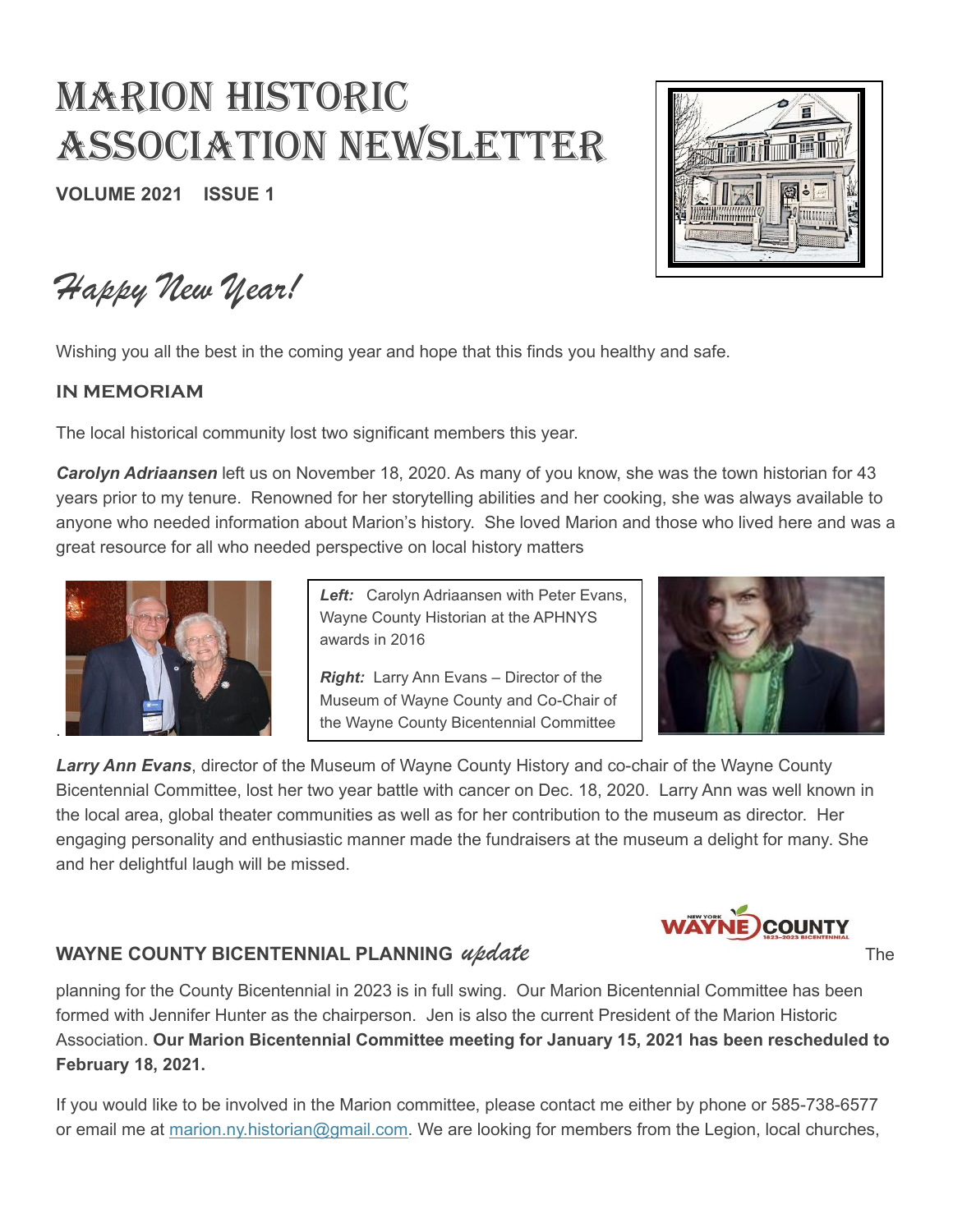school administrators/staff, businesses and any other interested folks.I appreciate your support in this wonderful celebration of our history.

**NEXT MEETING:** February 11 at 6:30 pm at the museum. We will be following CDC guidelines so wear a mask, please.

### **2021 CALENDAR OF EVENTS**

*\*\*\*CDC requirements will be followed as long as required.\*\*\**

- **February 11** Marion Historic Association Membership Meeting 6:30 pm 3794 South Main St.
- **February 18** Marion Bicentennial Committee Meeting 6:40 pm 3794 South Main St.
- **March 18** Board of Directors Meeting 6:30 pm 3794 South Main St.
- **April 18** *Program:* "Marion and the Underground Railroad" with Caryn Devlin 2:00 pm at the Museum
- **April 24** Spring Clean Up at the Museum 10:00 AM at the Museum
- **May 8** Spring Open House 10 4 pm at the Museum
- **May 13** Board of Directors Meeting 6:30 pm 3794 South Main St.
- **June 13** *Program:* "Marion's One Man Crime Spree" with Caryn Devlin 2:00 pm at the Museum
- **August 19** Membership Meeting 6:30 pm at the Museum
- **Sept. 11** Fall Festival and Open House 10 3 pm
- **Sept. 16** Board of Directors Meeting 6:30 pm 3794 South Main St.
- **Sept. 26 –** *Program:* "The Fox Sisters" with Traci Murphy 2 pm at the museum
- **Oct. 14** Board of Directors Meeting 6:30 pm at the Museum
- **Oct. 23** Cemetary Walk 6:00 pm at the Marion Cemetery entrance on Buffalo St. Details to be Announced
- **Nov. 14** *Program:* To be determined
- **Nov. 18** Marion Historic Association Membership meeting 6:30 pm at the Museum
- **Dec. 4** Holiday Open House and Remembrance Ceremony 10 5 pm

## WHAT'S HAppENINg AT THE MuSEuM?

**Hometown Heroes Project:** We are working on getting banners done for John Denering and Jacob Hermanet. They both served in WWI. I have service information but we would love to have photos. If you have one, please contact me at [marion.ny.historian@gmail.com.](mailto:marion.ny.historian@gmail.com) The Marion Historic Association is sponsoring these two veterans.

**Marion Historic Association Scholarships:** The Scholarship Committee has been meeting to determine the qualifications for eligibility for the scholarships we provide to graduating seniors. More details will be available soon.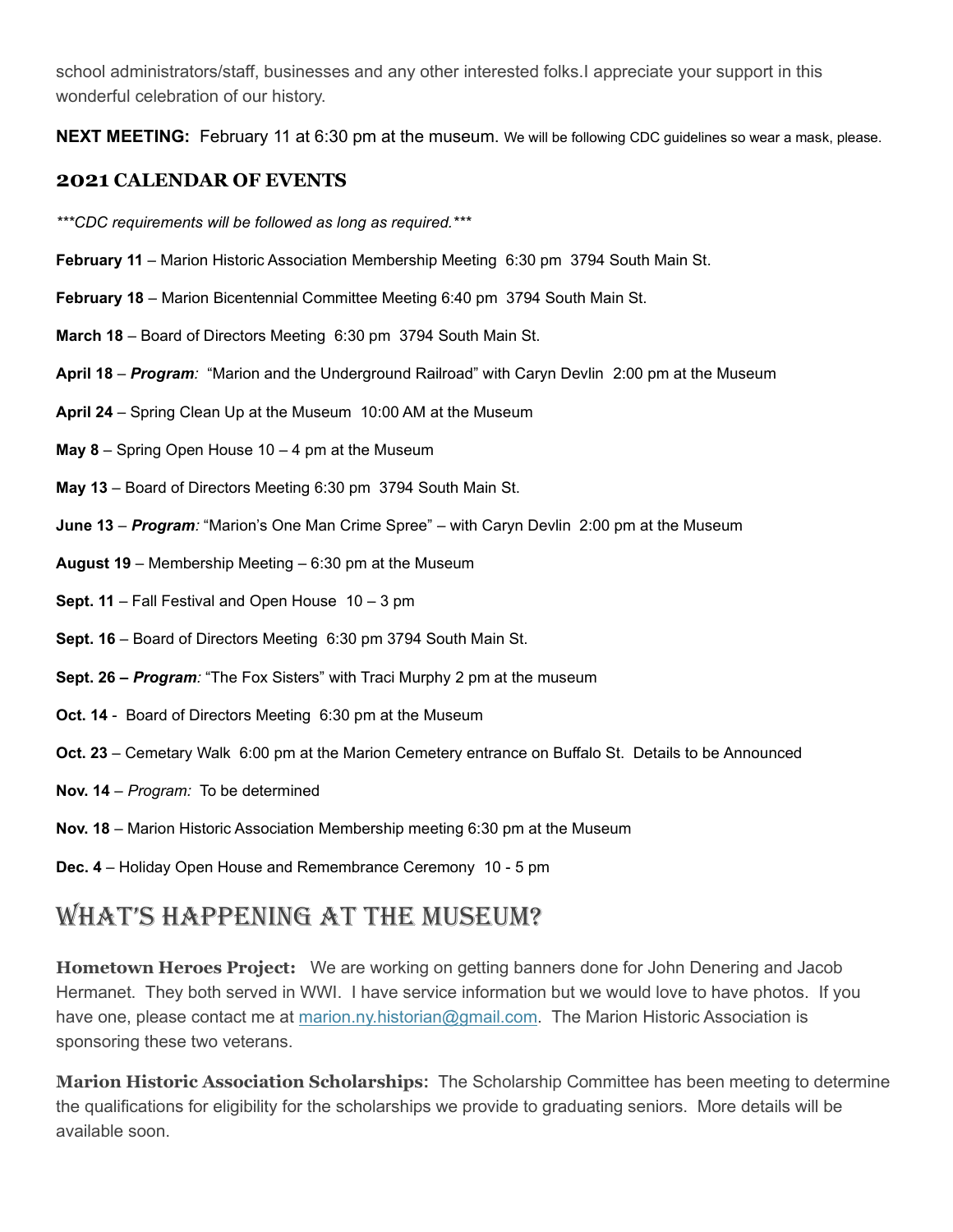**Construction Continues:** Now that the American Disabilities Act compliant walkway has been completed, work can begin to construct the "porch" area of the new entry. This will be worked on over the winter as time allows (Brrrrr!). In the spring, we also expect to complete the memory garden area where a new flag pole and bench will be installed in the memory of Donna and Alan Prentice and George Lonneville as a gift from the Prentice/Lonneville families.

### **Newark-Marion Railroad:**

I spoke about the possibility of a book about the history of the Newark-Marion Railroad/Railway in the last newsletter. I am pleased to announce we are partnering with local author, Richard Palmer, on this project. He has a wealth of information regarding local history including railroads, cobblestone homes and Sodus Point and the vessels who sailed there. He is collaborating with the Marion Historic Association on this project and we hope to have a book available in the next year or so.

### **Pomeroy Historic Markers:**

The next two markers have been received. One will honor the Marion Fire Department and be placed in front of the Town Hall which was originally built as the Fire Hall. The other will honor the library building and its use as a school, as a Grange Hall and as a library. Traci Whitney is choosing a location for that marker and a dedication ceremony for both markers will be held in the spring. The William Pomeroy Foundation is a nonprofit organization that sponsors historic markers all over the country as well as research into blood disorders. We are grateful for their generous support of history in our town. These markers are paid for by a grant we received from the Pomeroy Foundation and are valued at over \$1100.00 each. As you know, we have already installed one marker marking the location of the old railroad depot for the Newark-Marion Railroad in Oct. 2020 on Buffalo St.

## WHEN THE CIRCuS CAME TO TOWN





In the late 1800's and early 1900's the circus coming to town was one of the most exciting things that could happen. Small boys raced to watch the parade of animals and performers leading all to the tents for the next performance. In the 1890's the *Cole and Lockwood Circus* and *Santelle Circus* set up in town. In 1893 Marion had its first "Big Top" performance when the *Great London Circus* pitched its mammoth tents in town. A news article reads "Charles Lee's Great London Circus Museum and Menagerie and Royal Roman Hippodrome."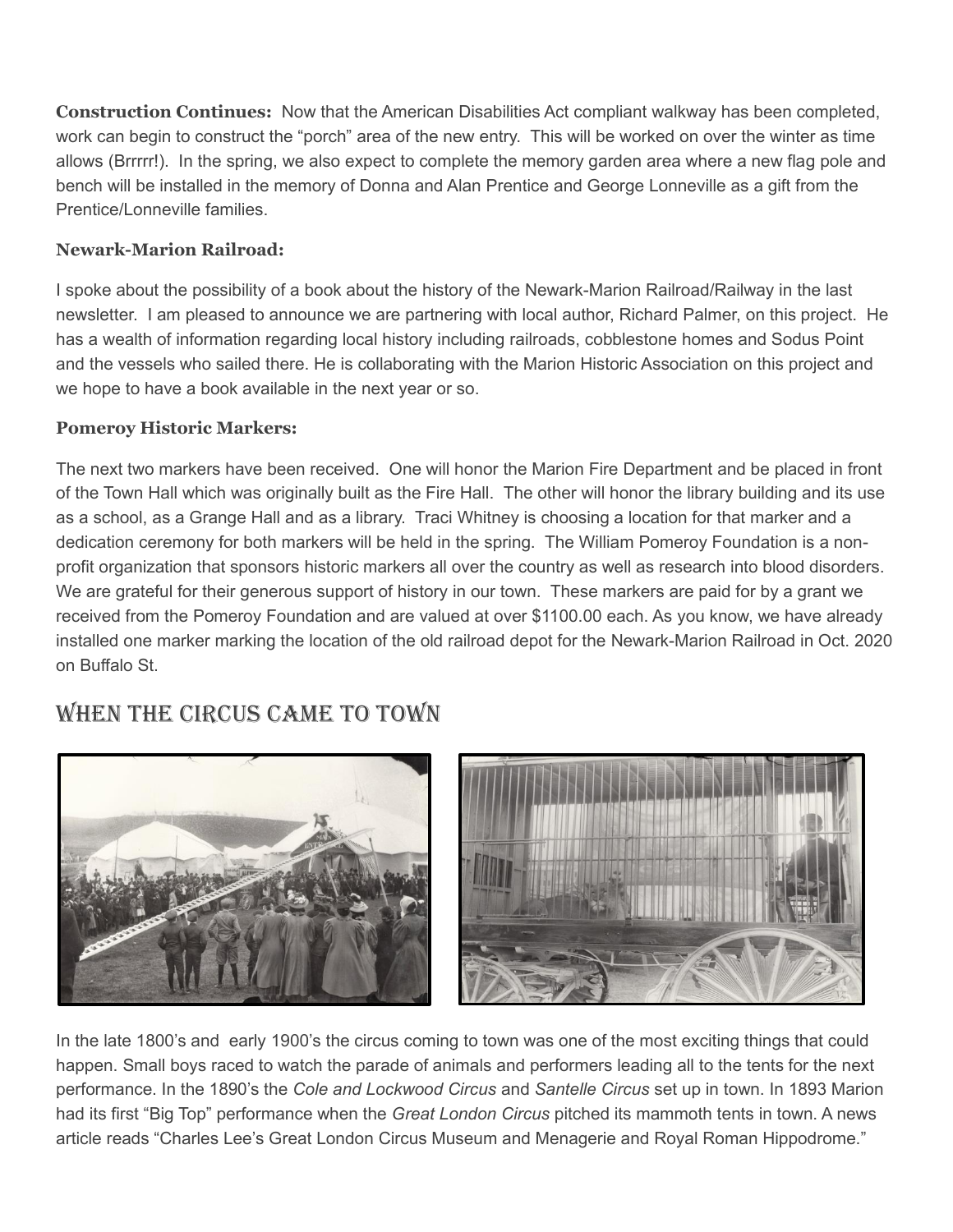Newspaper clippings assured local audiences that "There is nothing low or vulgar to shock the moral sensibilities of any one."

In the 1900's the *Al F. Wheeler* circus often opened in Marion in early May after boarding many of its animals here all winter. In 1909 the circus contained 70 people, 30 wagons and 70 horses. The field used was just off Mill St. on the other side of the railroad tracks. According to a June 26, 1908 article in the Marion Enterprise the Wheeler circus was struck by a storm that tore their tents to shreds and injured many while in Springville (Ohio?). "Mr. Wheeler loses many thousand dollars by this storm much to the regret of his Marion friends." The Wheeler show came back in 1910 "bigger and better than ever" with new acts and features. With him at this time were Prof. Perriett and his "wonderful airship Skyscrayper" which made "two sensational flights" as part of the performance.

Another circus that performed in Marion was *Smith's Colassal Shows Circus Museum Menagerie*. Children were admitted for 15 cents and adults for 25 cents. When the circus was in Newark, a train ticket for a round trip with admission to the circus was 75 cents with a special train run just for the show. In 1913 the *Tompkins Real Wild West and Cooper and Whitby Combined Shows* under the charge of George Forepaugh put on a show.

**Future Newsletters**If you have any topics you would like information on, send them to me at [marion.ny.historian@gmail.com.](mailto:marion.ny.historian@gmail.com) I would be happy to research an article and publish it in the newsletter for everyone. Thank you again for your membership donations to the Marion Historic Association. It helps us bring relevant programs to our commmunity and we appreciate your support.

*Caryn Devlin*, Historian

## *With Many Thanks to our Corporate Sponsors and Members!*

Without the continued support of the community, we can do nothing. We currently have forty-seven members plus three corporate sponsors!

|                                 |                        | <b>Corporate Sponsors:</b> Jemstar Construction, Inc. Williams Farms, LLC, Seneca Foods Inc. |                        |  |
|---------------------------------|------------------------|----------------------------------------------------------------------------------------------|------------------------|--|
| Legacy:                         | Leslie Adriaansen      | Art Stone                                                                                    | <b>Margaret Curtis</b> |  |
|                                 | Carolyn Adriaansen     |                                                                                              |                        |  |
|                                 |                        |                                                                                              |                        |  |
| <b>Patrons:</b>                 | <b>Barry Thorne</b>    | George and Brenda Strickland                                                                 | Don Bushart            |  |
|                                 | Doug and Celia Topping | Ron and Marcia Lonneville                                                                    | Jen and Daniel Loucks  |  |
|                                 |                        |                                                                                              |                        |  |
| <b>Sponsors:</b>                | Jim and Debi Christie  | Jennifer and Jon Hunter Family                                                               |                        |  |
| D. Gordon and Jacqueline Walker |                        |                                                                                              |                        |  |